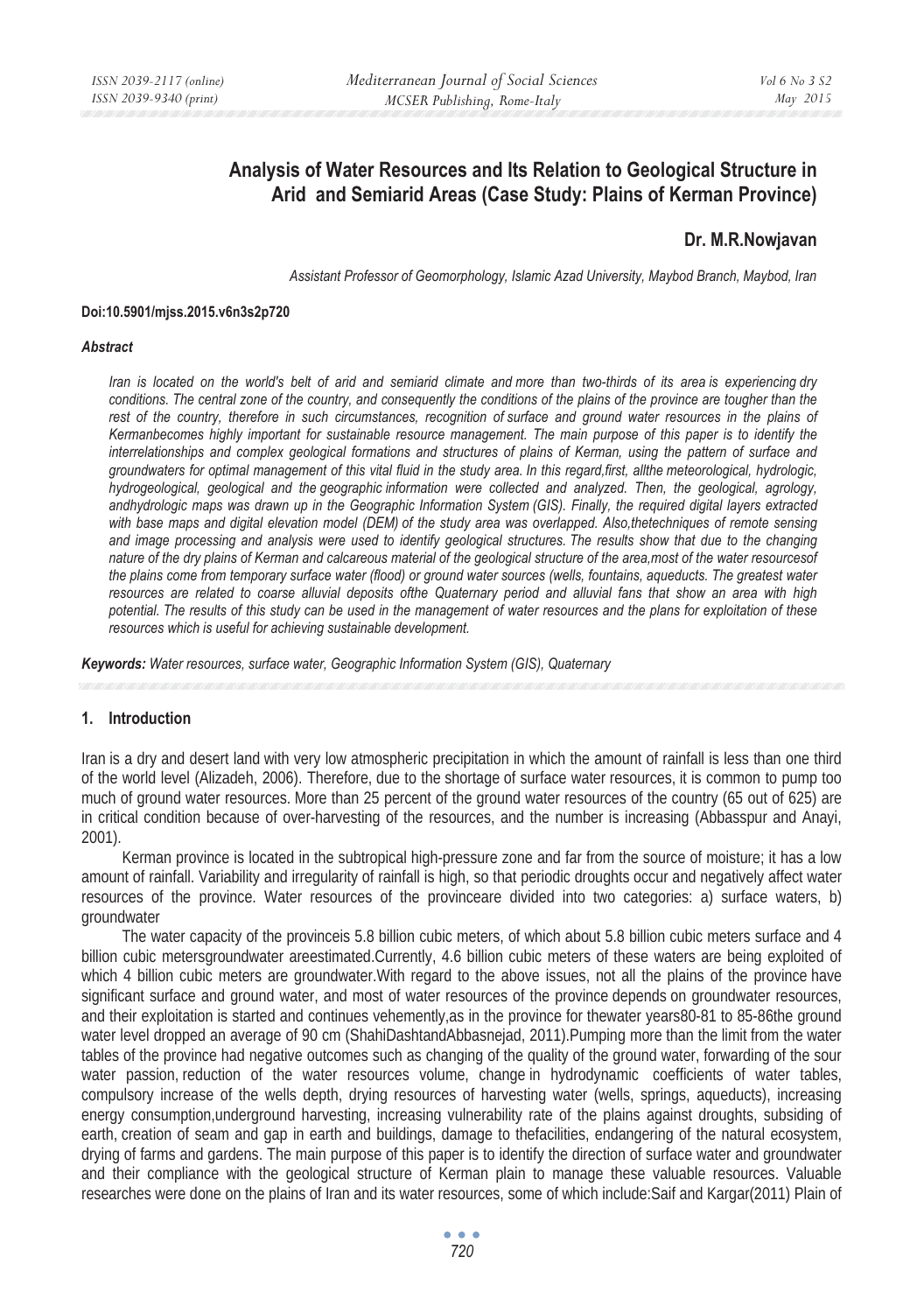Sirjan, Abbasnejad (1998) plain of Rafsanjan, Ebrahimiet al (1999) Plain of Zarand, Abbasnejad (2004) EkhtiyarAbadof Kerman, Shahidokht(2008),Kerman,Rafsanjan,Jiroft and Zarand.

### **2. Materials and Methods**

In this study, using the library –documentary method, initially numerous references, books and articles were collected, after the collection and classification of relevant sources, the next step was to provide statistical information.Based on this, by visiting the sites and the organizations various measures,we prepared climate data, meteorological data of shallow groundwater, wells and aqueducts, and the harvesting of any one of them. Then we tried to enter data and to providemain database of Geographic Information System (GIS). In this regard, the provision of digital layers such as a layer of surface water hydrology, geology layer, and agrology layer was attempted and thematic maps were plotted for each of them. Finally, the overall operations of the various layers were used to analyze the relationship between each layer and the geological structure of the area. Obviously, the use of satellite imagery helped the researchers in the analysis.

## **3. Thelocation of Study Area**

Kerman province is in southeastern Iran, and between 53 ° and 26 minutes up to 59 ° and 29 minutes Length East, and Between 25 ° And 55 minutes To 32°Width North.

The province has over 181.785 square kilometers total of 11 percent of the country's area, which ranked first in terms of area in the country. From the North, it neighbors with the provinces South Khorasanand Yazd;from the south, it neighbors with the province of Hormozgan; from the east,it neighbors with the province ofSistan and Baluchistan;from the westit neighbors with the province of Fars. According to the latest divisions until the end of 2010, the province has 23 cities, 64 towns, 58 sections, and 151 rural districts.





# **4. Geological Features of the Study Area**

Iran's Kerman province is in South East, having various shapes form the morphological point of view. Eastern regions of the province are limited to very large desert zones, which continue to Sistan and Baluchestan. Its central regions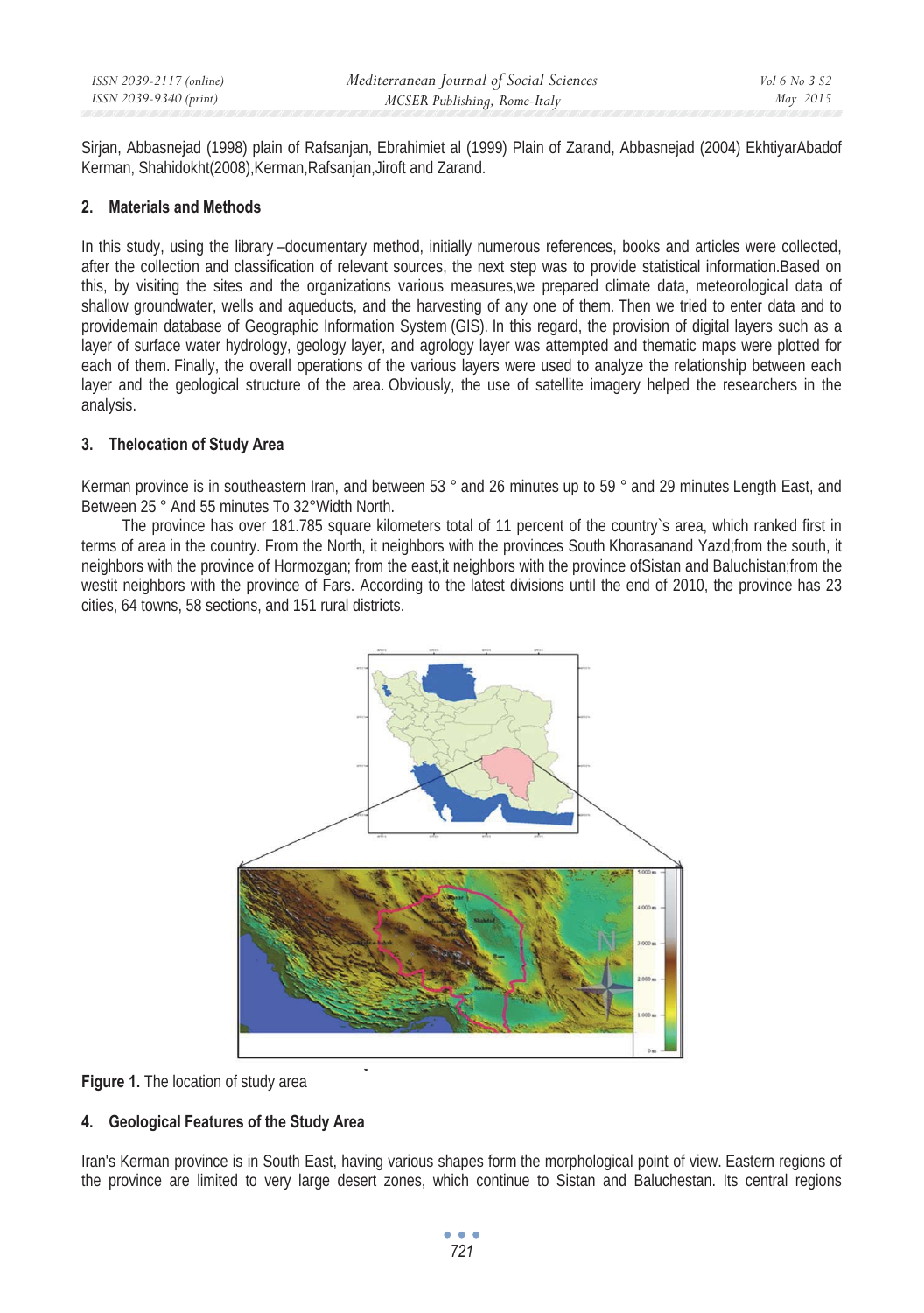| ISSN 2039-2117 (online) | Mediterranean Journal of Social Sciences | <i>Vol</i> 6 No 3 S2 |
|-------------------------|------------------------------------------|----------------------|
| ISSN 2039-9340 (print)  | MCSER Publishing, Rome-Italy             | May 2015             |

are mountainous (high) and the most important mountains are Barez Mountains. In south western parts,Kerman is neighboring the Zagros Mountains.

From the perspective of large-scale geographic structure, Kerman province hashigh structural diversity. In the South West part of the structural zone Zagros and crushed zone and the southern part of the structural zone includes the Makran. Sanandaj (West region of Sirjan zone B to close the prison at Kahnuj rocks and mountains in the province of UrmiaDokhtar volcanic belt along a northwest to southeast from the pomegranate close to the southeast, it extends the bass in a.

Paleozoic platform of the East and North and North East Central covered much of the province. Large stone statues in the province can be divided into the following categories:

- 1. Sedimentary platform which includes Paleozoic Mesozoic sediments statues, including areas of Zarand, Kohbanan, Kerman ,Mahan and Ravar.
- 2. Igneous intrusions platform ofTertiary and Quaternary periods, and outputs that are part of a larger magmatic mamedUromia-Dokhtar. The belt of volcanic rocks of alkaline-phosphatase and granitoid intrusions of different ages, which are mainly related to the Tertiary and Quaternary .
- 3. Metamorphic Paleozoic era statues in a northwest trending belt east of town B C Knob continues to Manoj and has covered a wide range in the South West province .
- 4. Paleozoic and Mesozoic ophiolite suites of mafic and Avltrmafyk statues and early Tertiary in the areas of DolatabadHajiabadEsfandaqehKahnuj and Babak and tissue development and ophiolite complexes in the geology of the color mixtures are known ophiolite.
- 5. Zagros sedimentary statues, statues, mostly plains and foothills and desert Quaternary sediments comprise mostly comprises the alluvial sediments. During his life in this province of the Cambrian geological structure has been EXTREMELY Olfactory and now the outlook is very active ground motion.



**Figure 2.** Geological formations comprising the plains of the province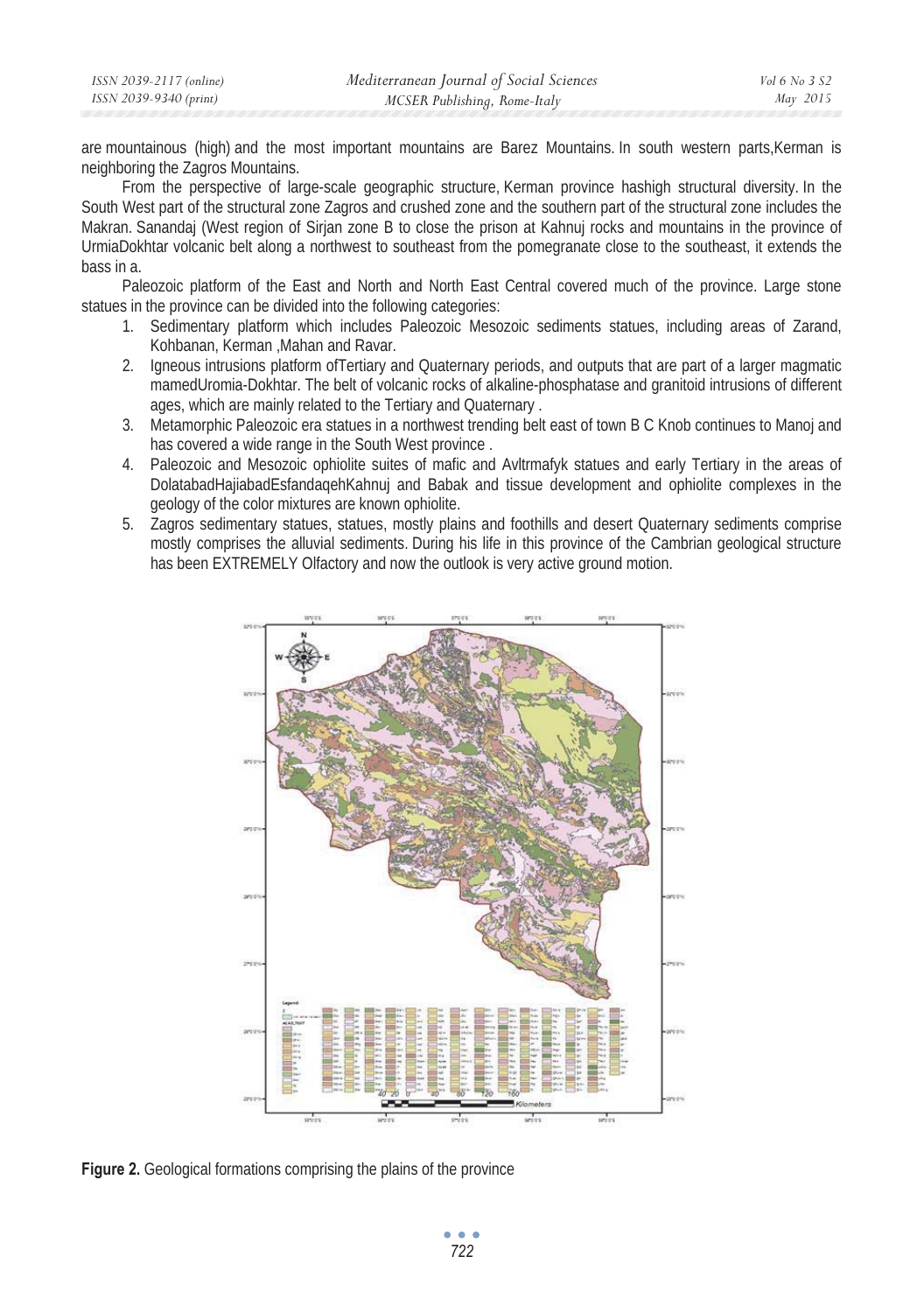## **5. Surface Water Hydrology and Its Relationship with the Geological Structure of the Area**

Plains province Consist of Enteric Continual, Seasonal And the By chance are That Factor Flood Seismicity Upper Have.

In Table 1. The name of the 28 rivers and their watershed and source is given.

**Table 1.** Surface water resources plains of the province

| River                                  | <b>Basins Bryzasly</b>   | <b>Source</b>                       |
|----------------------------------------|--------------------------|-------------------------------------|
| HalilRud - Jiroft                      | Western Jazmoryan        | Shah Heights                        |
| Passion - Jiroft                       | Western Jazmoryan        | Sarduieh Heights - Dlfard           |
| Agheyn - Jiroft                        | Western Jazmoryan        | Mountain Heights obvious            |
| Nisa - BAM                             | Lut                      | Mountain Heights obvious            |
| Aduri, Faryab - BAM                    | Lut                      | Mountain Heights obvious            |
| Derakhtangan - Char Farsang            | Lut                      | <b>Heights Foothills</b>            |
| Shirin - Ravar                         | Lut                      | Pabdana Heights                     |
| Soorakhe Mar - Rhine                   | Lut                      | North Highlands Sarduieh            |
| G-hvyyh - Rhine                        | Lut                      | South Hazar                         |
| Tanguiyeh - Sirjan                     | Salt desert Sirjan       | Chhargnbd Heights                   |
| Gyvdry - Rafsanjan                     | <b>Central Desert</b>    | <b>Red Mountain House</b>           |
| <b>Haft Kusk</b>                       | <b>Central Desert</b>    | Hazaran                             |
| Charlie - Arab village                 | <b>Central Desert</b>    | Hazaran                             |
| Water Bkhsha' - Bardsir                | <b>Central Desert</b>    | Shah Heights                        |
| Pomegranate                            | Desert Bafg              | Mount Msahym                        |
| Jowzam (Chavrchy) - Shahr              | Plain pomegranate        | Mhmdabadv heights of ShahrBydsvkhth |
| Ravar                                  | Lut                      | Pabdana Heights                     |
| Ryan Lamb Svz-                         | Lut                      | South Heights Hazar                 |
| Shvr-Rafsanjan                         | Desert Bafg              | Source heights                      |
| From Qatruyeh area - Ravar             | Lut                      | <b>Hytkn Heights</b>                |
| Dhbkry-bass                            | Lut                      | <b>DehBekr Heights</b>              |
| Myths - Sirjan                         | Percussion muzzle blood  | Mount cynic                         |
| Saidi                                  | <b>Central Desert</b>    | Ten Yary- Heights Foothills         |
| Hossein Abad Sirjan                    | Percussion muzzle blood  | South Heights Chhargnbd             |
| Polymetallic - Shahr                   | <b>Heart and Marvast</b> | <b>Highlands North East Shahr</b>   |
| Tajv-Shahrbabak                        | <b>Heart and Marvast</b> | <b>Highlands North East Shahr</b>   |
| Squinch-Kerman                         | <b>Central Desert</b>    | Polvar Heights                      |
| Rubber-textured-Soltani (branches Rud) | Jazmoryan                | North Highlands city of             |

However, due to geological structures and the surface area, it must be checked that most of surface water streams flow on which formations, in order to prepare the digital tier of surface water, (Figure 3) geological map of the level of stream The overlap of data (Figure 4), thereby passing the highest level of the heads on the low-lying plains, alluvial fans, terraces valley was (Qft2) . The density of the population is clear waterways.This means that most of the Plains aquifer province on alluvial fans, pediment, the terraces and Quaternary sediments are located, the use of these resources and their management in these areas would be more logical and more efficient ( See Figure 4).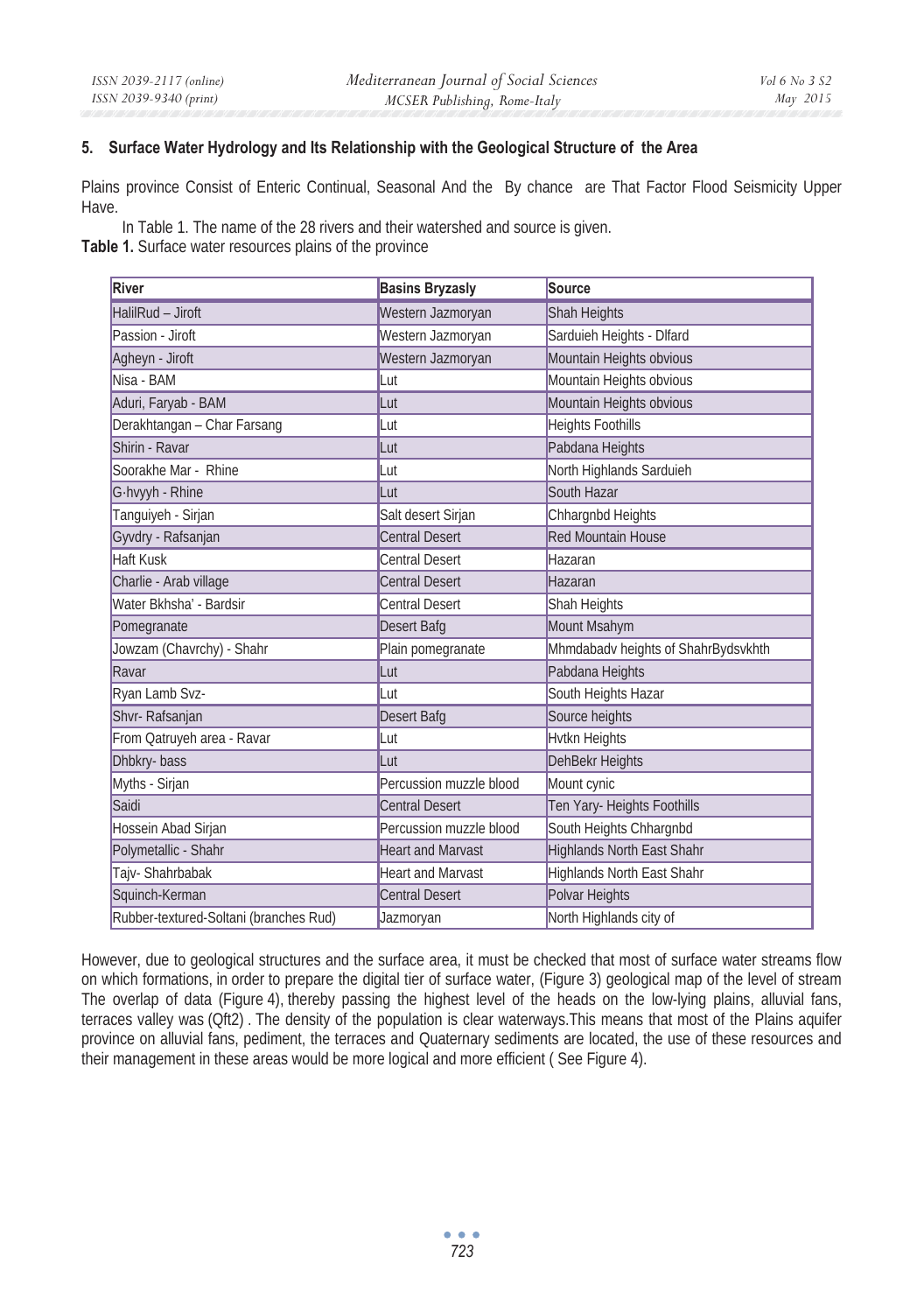

**Figure 3.** Map of Kerman province Plains Hydrology (layer Yrahh s)





# **6. Kerman Groundwater Resources and How to Harvest Them**

Travels of water can be released into groundwater aquifers and groundwater pressure divided trips. Free water in the aquifer, the aquifer is located on impermeable rocks and sediments of the rock is impermeable to water in the saturated zone is called the saturated zone above the water table is located. Plain By Province Kerman Most of the Type Table By The after free to there.tablecloths By free location shape of fountain and , drilling aqueducand the drilling well and the setup turbine By rinse are.province kerman In the living room present With 32248 Point Discharge The water Ground water Discharge General Equivalent 6.746 Billion M In the Year Is (Company Shares Thewater Area Kerman 1999). Plain Roudbar With the To have 7600 Source Discharge The water, The Count Resources Blue To In the Between Plain The Province There. The Of the It Plain The Elite, Manoj, Castle Treasure, Faryab Klashgrd And theRafsanjan Between 1500 Up to 3,000 Source Blue There. The Removal In the Single Level, In the Plain The Elite, Nowdezh, Tissue, Bardsir, Bam And the Narmashir And the Manoj Form and There.To the Way 90.38% of the total Discharge The water Ground In the Province Kerman Through Well and 5.98 percent By the Aqueduct And And 3.64 percent By spring And Form and Be . With the Attention To the That Economy Area On Basic activities The Agriculture Firm Is 96.86 percentOf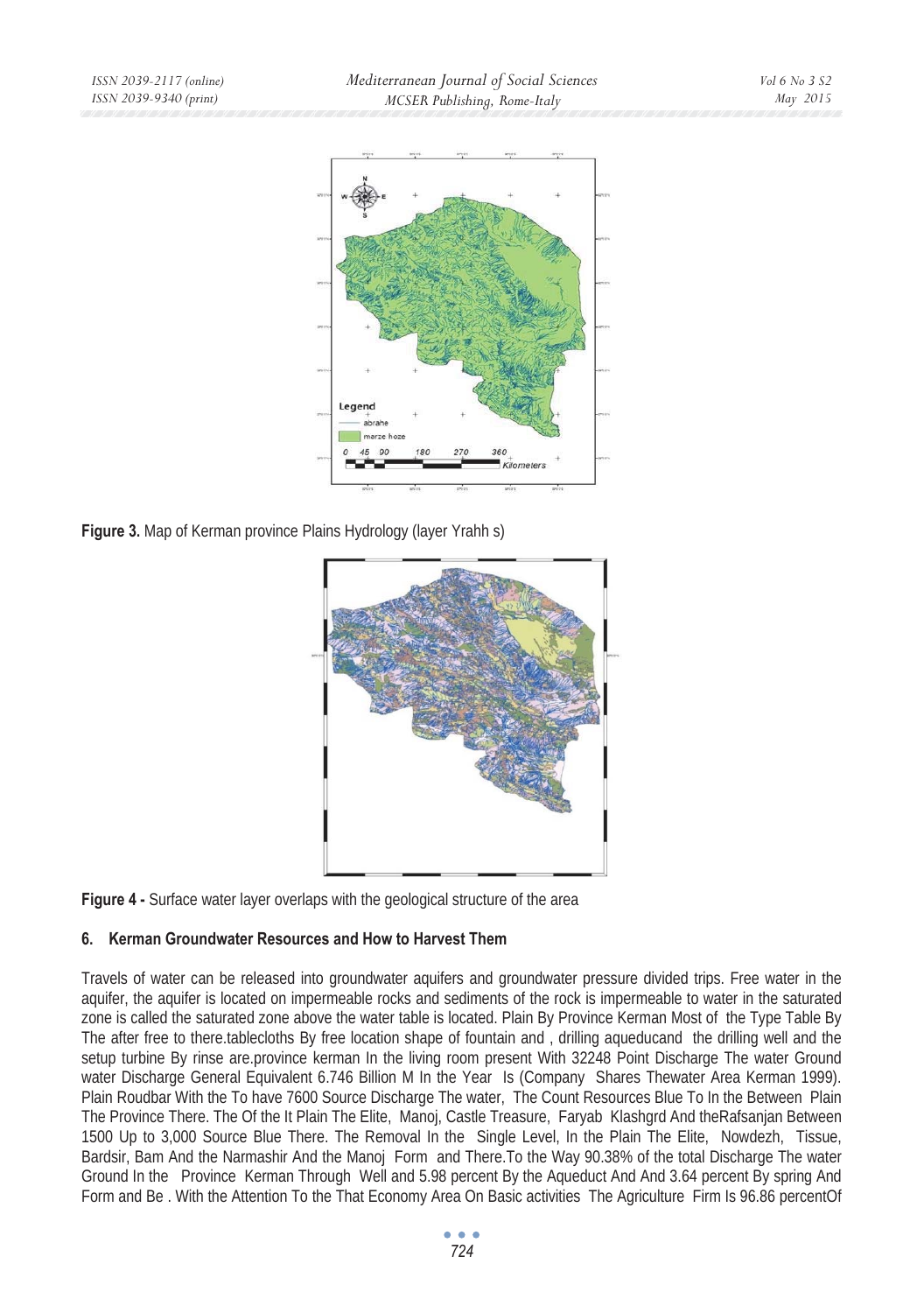| ISSN 2039-2117 (online) | Mediterranean Journal of Social Sciences | Vol 6 No 3 S2 |
|-------------------------|------------------------------------------|---------------|
| ISSN 2039-9340 (print)  | MCSER Publishing, Rome-Italy             | May 2015      |
|                         |                                          |               |

the The water Extracted resources Ground In the Section Agriculture, drinking water and 0.8 per cent to 3.34 per cent In the Industry Consumption and The Average Guidance Electrical Wells The Province Around 2860 micromhos On Cm The M respectively. The water GroundA dash The Svghan, Sarduieh, Dhk·han, Tissue, Soltani, Rubber And the Bezenjan, Best Quality And the The water Well Plain The Ravar,SERIES - Tghraljrd, Kerman, Rafsanjan, Zarand and the Sirjan, Worst Quality To Dara . On Basis Studies Performance By, Salinity Thewater Some Areas Province Such as Margin Western Plain Sirjan, Noogh And the Pomegranate In the Rafsanjan SERIES, To the Some The above Is That Problems Serious To Residents The Areas Create And the Even Plants And the Beasts To The In the To Risk Serious TheData (The king and Abbasnejad, 2010).

#### **7. Drop Table Plains Province**

Total Addition Removal Of the Table The Province In the Year 86 blue, 85 more than One Billion Meter Cubic Estimate By Is That Plain RafsanjanIn the The Year With the Addition Perception Equivalent to 220.5 million M The Share Have Is (Figure 5).

During the One 6-year period (81-80,86-85) Plain Rafsanjan With the Reduction V Equivalent to 970 million M, the maximum Reduction VolumeTank To Inthe Between Plain The Province Have Is Reduction Volume Tank Plain The Kahnuj, Government Abad, Sirjan Andthe ShahrbabakMore Of the Other Plain And Been A. The lowest The Reduction Volume Tank The In the Plain The Shahdad, Ravar And the Mercy Abad EventWorked (Figure 6). Status Plain The Important Province The During the The Period To the Cheek The It was the That 5.4% of Zarand plain aquifers, 4.54 percent Of the Volume Table Plain Rafsanjan, 5.05% of the Volume Table Plain Sirjan, 4.4% Of the Volume Table Jiroft in Kerman desert plain end table is reduced from 7.7 (Abbasnejad King, 2010). For example, under the zoning map Location Level The water Ground Map drop (m) is a plain Kerman in 1385 (Fig. 7 and 8).



**Figure 5.** The Addition Removal In the Each Of the Dash Tasks Province In the Year 86 Blue 85 (Penny Plain, Abbasnejad 2011)



**Figure 6.** The Reduction Volume Zkhayraby Plain The Province During the Year Hay81-80 and 86-85 (King Plains, Abbasnejad 2011)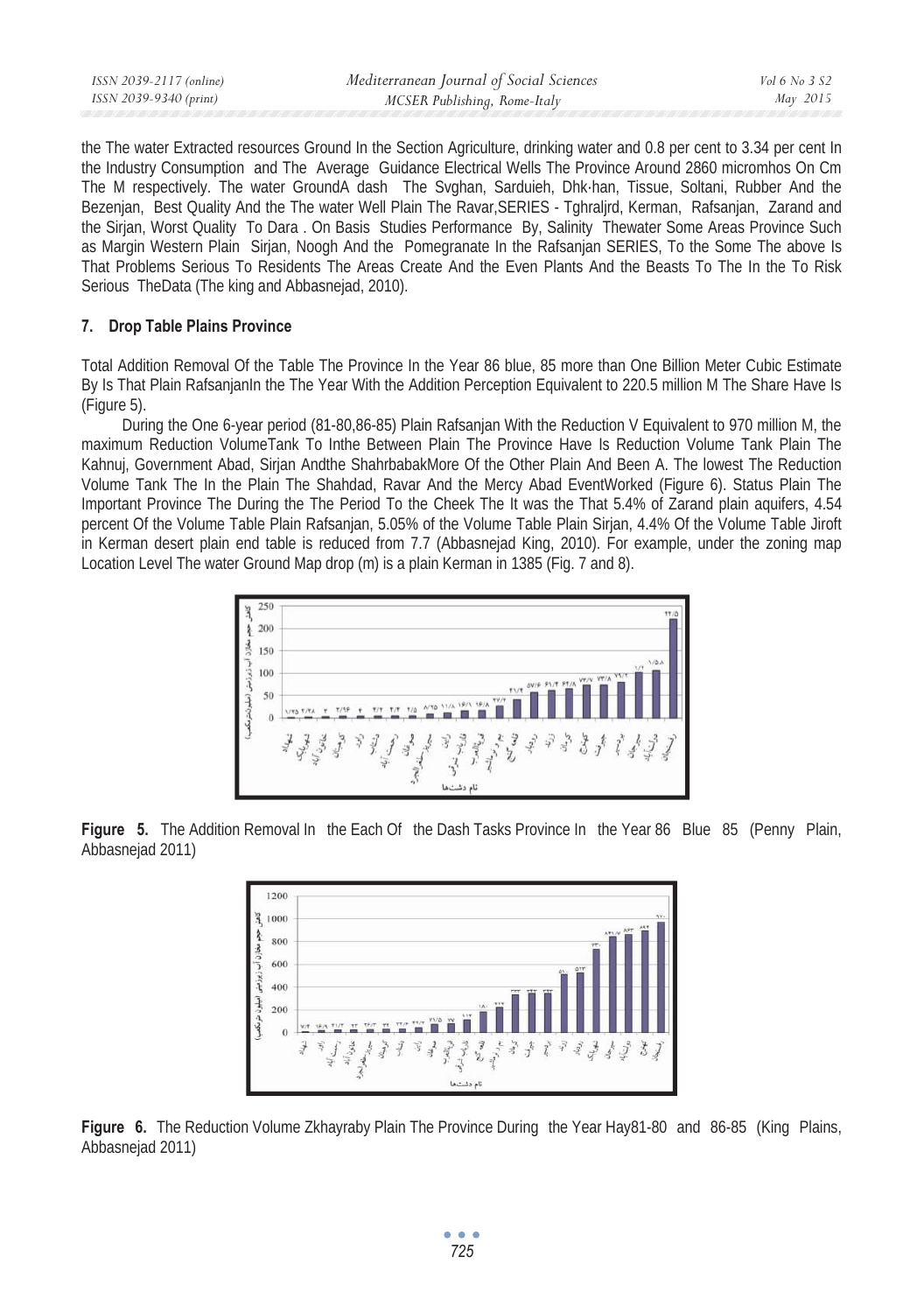

**Figure 7-** Zone Classification Location Level The water Groundwater ( M) Plain Kerman In the 2006 (Mohammadi et al., 2012)



**Figure 8.** Map of the drop (m) groundwater Kerman (Mohammadi et al., 2012)

### **8. Conclusion**

Kerman province tectonic structural variation is high. In the South West part of the structural zone Agres and crushed zone and the southernpart of the structural zone includes the Makran. Sanandaj (West region of Sirjan zone B to close the prison at Kahnuj rocks and mountains in the province of Urmia girl volcanic belt along a northwest to southeast from the pomegranate close to the southeast, it extends the bass. Of The structure of this region resulted in the emergence of massive and high Grabny- Hurst (Hurst) on the one hand and the creation of vast plains and craters (graben) is the other. Such geological structure is the overall image of ripples and watersheds in the region has drawn on this basis about 28 major rivers, temporary and seasonal flow in this region is closely related to the geological conditions of the region.

The results show that due to the variable nature of the dry plains of Kerman and sex limestone geological structure of the area's major water resources plains or through temporary surface water (flood) or through ground water sources (wells, fountains, aqueducts) are provided.The greatest water reserves in accordance with coarse alluvial deposits of the Quaternary (Quaternary) and alluvial fans that show an area with high potential. The lowest water potential Mrbrt limited to northern and western highlands because of steep studies and the water is low maintenance. Another area of water power is consistent with the geological structure of the earth is flat and low slope Rsy- marl and gypsum due to the very low permeability and high evaporation Is.